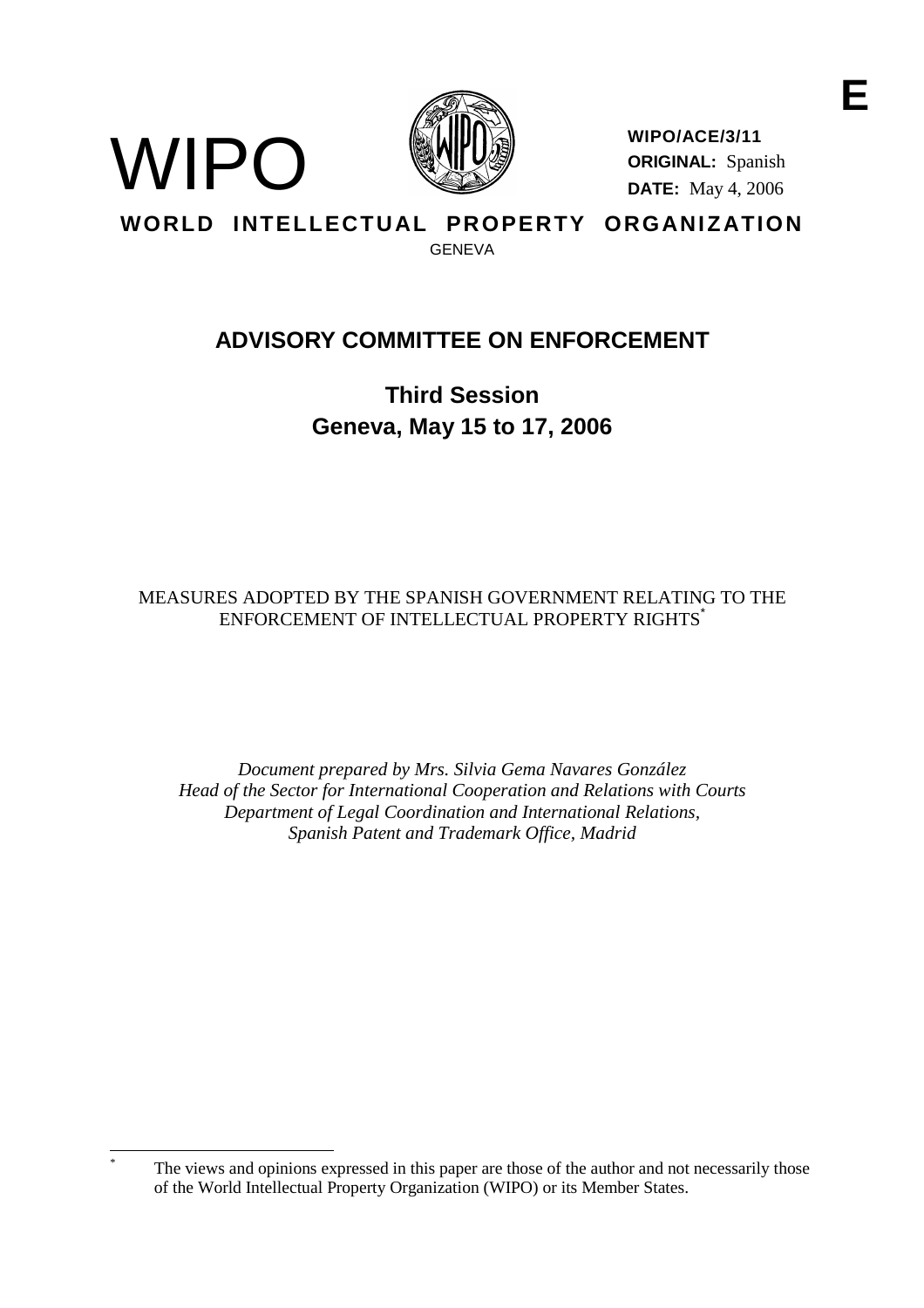### MEASURES ADOPTED BY THE SPANISH GOVERNMENT RELATING TO THE ENFORCEMENT OF INTELLECTUAL PROPERTY RIGHTS

#### ORIGINS AND IMPORTANCE OF THE PROBLEM IN SPAIN

The fight against piracy is becoming ever more important in the countries of Europe. The term piracy covers a series of unlawful activities, whose common link lies in attacks against intangible property (intellectual and industrial property), by means which do not allow a rapid and complete response, at least at the time when the offense is committed.

The importance of providing appropriate protection for these two types of property is based fundamentally on three factors: the fact that we are dealing with a real form of property which, as such, deserves the same protection as ordinary property, be it movable or immovable; the fact that the lack of protection for this kind of property has an effect in that creation, innovation and trade (which are the economic realities protected by this kind of property) are discouraged; and the fact that, since it is a way of obtaining significant income with negligible costs, piracy has become a preferred means of obtaining easy profit, and has even become one of the ways used to fund unlawful activities of international criminal organizations.

The series of unlawful activities commonly known as piracy covers a large number of areas in Spain, the economic importance of which varies depending on the sector in question. Thus, the number of cases of police intervention in Spain during 2004 increased by 89 per cent in relation to 2003, a trend which has been maintained in 2005.

In general terms and according to the data provided by European Community customs authorities, the number of seizures of counterfeit products increased in Europe by 100 per cent. Similarly, during 2004 more than 103 million counterfeit products were seized by customs authorities, which, together with the statistics for the past 10 years, implies an increase of 1,000 per cent.

#### THE SPECIALIZATION OF THE INSTITUTIONAL FRAMEWORK AND RECENT INNOVATIONS IN THE STANDARD-SETTING FRAMEWORK

As a result of the importance acquired in our sphere by the framework of activities commonly known as piracy and which reflect the information provided above, it was necessary to establish a stable framework in Spain for coordination of the various (standardsetting and institutional) public policies designed to act against such activities.

Since 1997, Working Groups have been set up in both areas to combat piracy in the sphere of intellectual and industrial property and these Groups were given legal form through the creation, in the year 2000, of the Interministerial Commission to act against the activities which infringe intellectual and industrial property rights.

The work of the Commission and both Working Groups since that time up to 2005 has been extremely productive in that they have played a relevant role in the promotion of the legislative reforms which will be explained below and also in the production of joint statistics concerning the real situation with regard to piracy in Spain.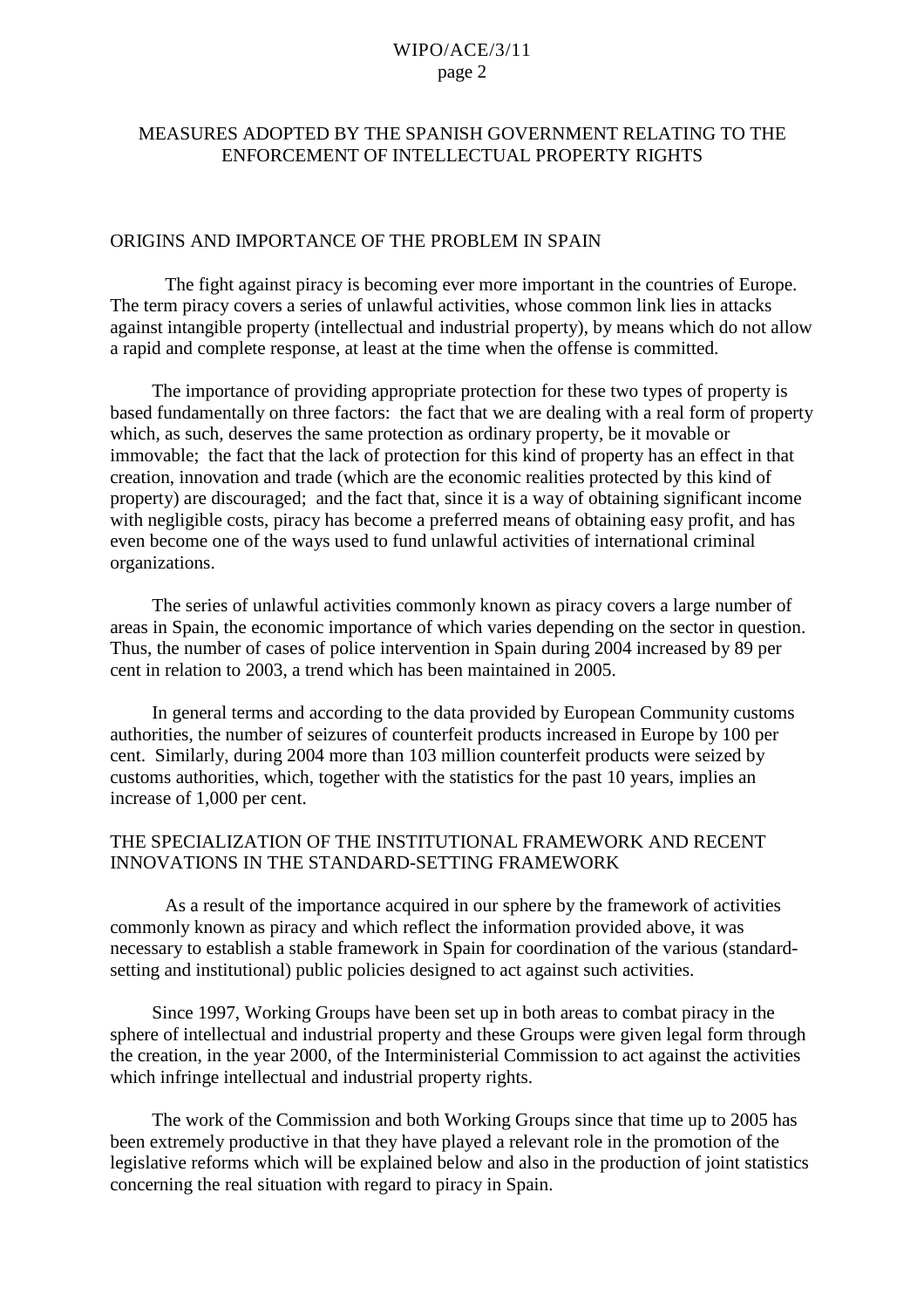Given the growing importance of the problem and the ever more specific nature of the action to be taken, in October 2005 the Spanish Government decided to replace the previous institutional framework with two Intersectoral Commissions with responsibility for intellectual and industrial property respectively. The decision represents progress in the fight against piracy, since it is now a priority to deal in specialized terms with defining and implementing public policies in each sphere, i.e. intellectual property or copyright and industrial property, without prejudice to coordinated action where it would be most effective.

The latest reform of the Penal Code, which came into force on October 1, 2004, was especially important in that such crimes were established as public offenses (i.e. that could be prosecuted *ex officio* without the need for a complaint). This system is substantially different from that which preceded October 1, which made the work of the State security forces and bodies extremely difficult, in that a complaint was required to be able to institute criminal proceedings against the infringing parties.

The criminal reform introduces significant changes such as the establishment of harmonization of penalties for crimes against industrial and intellectual property, and the introduction of specific aggravating circumstances such as the use of minors for criminal acts or participation in organized crime networks. Also, the amendment of the Penal Code introduced, into the Criminal Prosecution Act, the possibility of destroying the goods seized in specific circumstances, provided that certain guarantees are satisfied, something which will be applicable to trials relating to intellectual and industrial property.

The possibility now also exists of trying crimes against industrial and intellectual property in what are commonly known as "express trials" with the aim of speeding up a particular type of judicial proceedings, avoiding excessive delays in the substantiation of criminal trials, especially where those trials relate to crimes that have significant social repercussions.

Similarly, the preparation for the first time in Spain of comprehensive statistical studies on relevant police interventions should be highlighted as an achievement of the previous Interministerial Commission, since those studies provide an overview of the incidence of the phenomenon in Spain and are presented to the press each year so as to serve also as an appropriate channel for raising awareness among the public and the different sectors of the need for a suitable campaign against the phenomenon of piracy and the unlawful use of a mark.

Finally, mention should be made of the recent creation of specialized civil courts, the socalled Commercial Courts, which entails a significant advance in the process of specialization of the judicial bodies which deal with the infringement of the rights that we are considering.

As to the Community instruments for protecting intellectual and industrial property rights, Spain is one of the first countries to implement Directive 2004/48/EC, relating to the enforcement of intellectual property rights, through the Law which expands the means of protection for intellectual and industrial property rights, and procedural norms are established to facilitate the application of various Community regulations, the final approval of which takes place this very month, May 2006. Finally, it should also be recalled that the European Union is currently debating the Proposal for a Directive by the European Parliament and the Council relating to the criminal measures intended to guarantee the enforcement of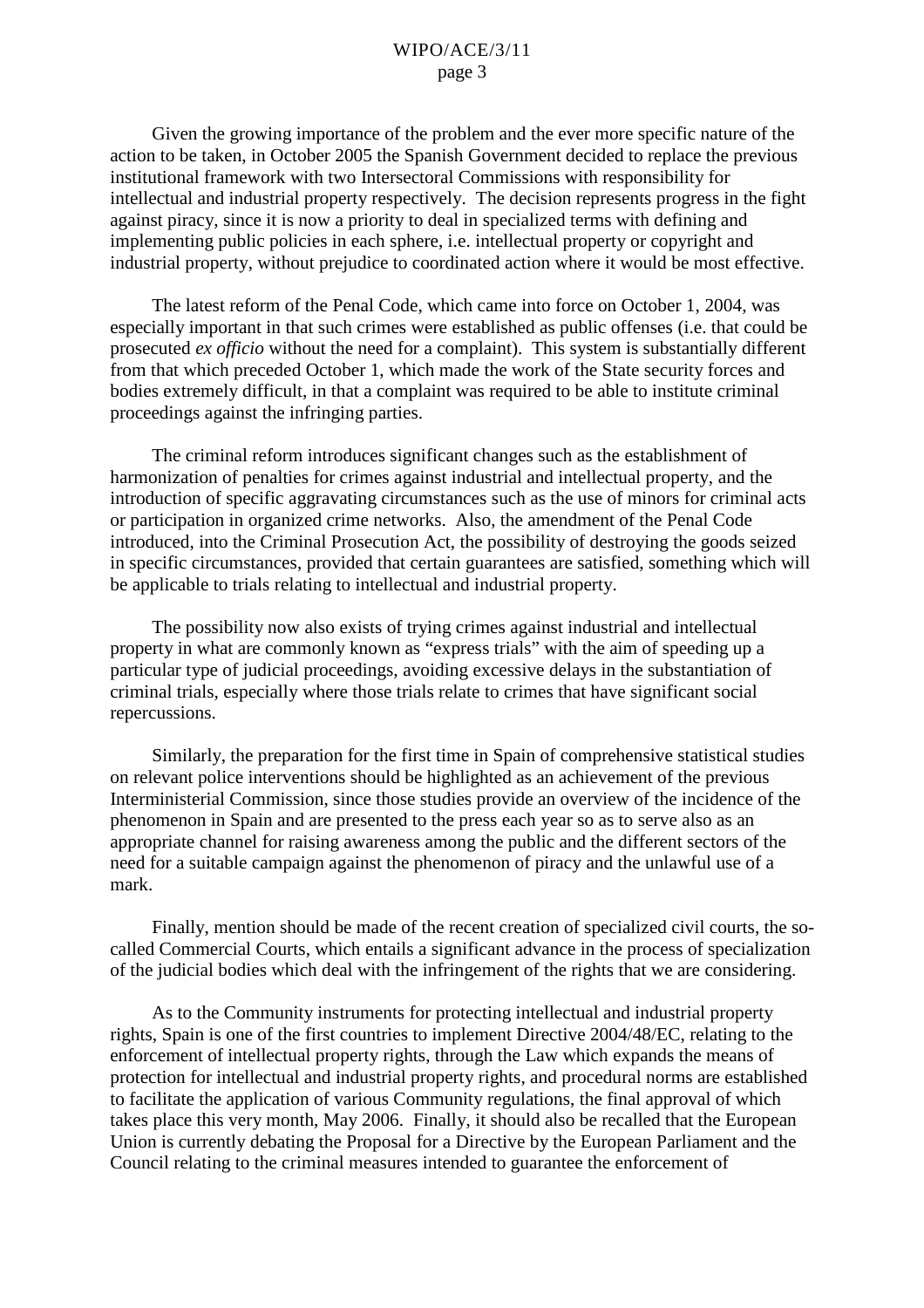intellectual property rights, and the Council Framework Decision aimed at strengthening the penal framework for the elimination of infringements of intellectual property.

#### THE FIGHT AGAINST PIRACY IN THE INTELLECTUAL PROPERTY SPHERE

Since the year in question 2000 to date, the phenomenon of piracy has made spectacular progress which has been due to the dissemination and improvement of the new technologies which allow an increasingly perfect reproduction of original products. Although great efforts have been made to eradicate the problem, the exponential growth in these activities gave rise to the need for new initiatives. Thus, on April 8, 2005, the Spanish Government approved the so-called Comprehensive Plan against Activities Infringing Intellectual Property Rights, also known as the anti-piracy plan and which is currently being implemented.**<sup>1</sup>**

This Plan deals with the phenomenon of piracy as a phenomenon of general interest not only owing to its negative effect on creation, but also for its harmful effects in other social, political, economic and ethical spheres.

This is the first time that the Spanish Government has adopted a global strategy and at the highest level to tackle a problem which is constantly increasing in scale. This is one of the keys to the Plan's success: its global and comprehensive nature. This is the case for various reasons.

The Plan involves all public and private employees and the activity and reaction of the public authorities is thus combined with the efforts stemming from personal initiative. In itself, this implies great progress and an effort at coordination between all those involved, designed to tackle the problem from all its perspectives and generate the involvement of all the protagonists: rights' owners, cultural industries, information and communication technology industries, the different public authorities, the different government sectors and the users.

On the other hand, the aim of the Plan has been to tackle the phenomenon of piracy in all its different forms, from the illegal sale of hard copies through what in Spain is known as "top manta" and "top mochila" (two versions of the itinerant sale of illegal products), as well as online piracy, dealing with the particular features of each of the versions.

Another of the keys to the Plan's success is that of raising social awareness. The Plan is not limited to designing purely repressive strategies which, although necessary, are insufficient unless they are supported by conviction on the part of citizens. For this reason, an effort is made to tackle the problem from a constructive and formative perspective, relying on awareness raising, especially among young people. This gives rise to information campaigns intended for users and consumers, which aim to put an end to tolerance of fraud.

As to the specific content of the Plan, it contains five major series of measures: cooperation and collaboration measures, preventive measures, awareness-raising measures, normative measures and training measures. These measures relate to the various sub-sectors concerned with intellectual property, such as the music sector, audiovisual, books or software.

<sup>1</sup> Comprehensive Government Plan for the Reduction and Elimination of Activities Infringing Intellectual Property Rights, published in the Spanish Official Journal of April 26, 2005;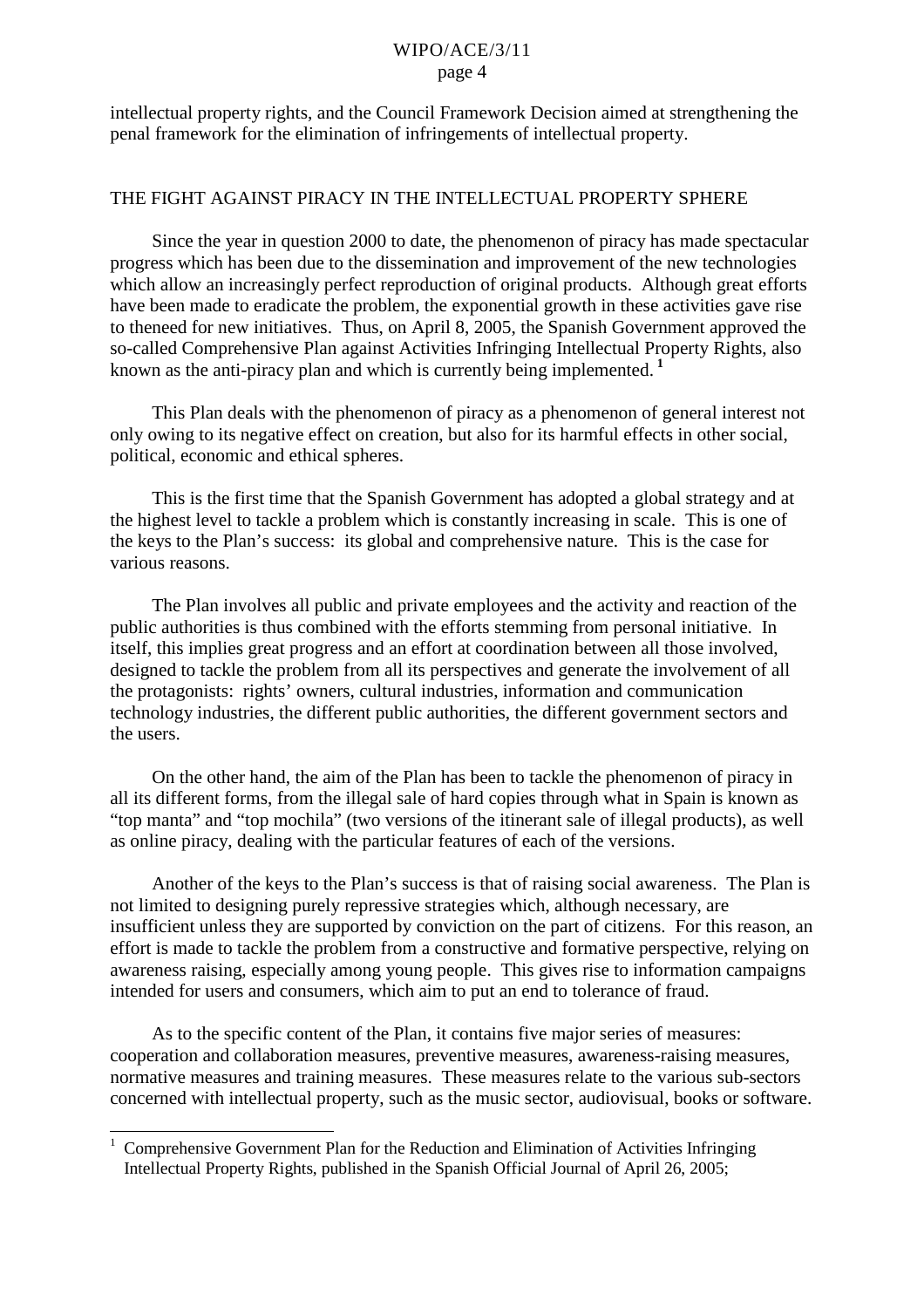All these sectors are marked by the problem, and each one of them has its own particular features.

Among the cooperation and collaboration measures provided for in the Plan, emphasis is placed on the creation of an Intersectoral Commission, as an instrument where the public and private sectors come together, have debates, provide solutions and reach agreements. This Commission, which has already held two meetings<sup>2</sup>, has representatives from all the public authorities with relevant responsibilities including in relation to the Plan's implementation, as well as for the private sector and is required to become a catalyst in the anti-piracy strategy relating to intellectual property.

The initiatives proposed by the Commission include, most importantly, the following:

- the setting-up of a working group involving police chiefs specializing in the fight against intellectual property crimes and management entities. This group is intended to coordinate the activities to combat piracy and tax fraud;
- the undertaking to strengthen training activities for members of the justice administration;
- the production of a model ordinance, intended for town halls, to prevent activities infringing intellectual property, on the basis of the experience of the municipalities of Madrid and Barcelona;
- the carrying out of activities in hotel establishments against the itinerant sale of pirate products, and
- the dissemination of awareness-raising campaigns in school centers.

The Plan also contains preventive measures aimed at determining the true scope of the problem and establishing the reasons which lead citizens to accept the trade in and consumption of unlawful products, even where they do not consume them themselves. In the final analysis, these measures are intended to determine the sphere in which the activities infringing intellectual property rights take place, analyzing their incidence by sector, determining the profile of the infringer and the criminal organizations, and also the consumer of these products and the reasons leading to such consumption. In that regard, a survey is currently being conducted at the national level on habits relating to consumption of cultural products and services, which will be finalized in 2007 and will provide important information on piracy in our country<sup>3</sup>. The conclusions of this survey are essential to the Plan, especially as it relates to awareness-raising measures, since it helps to provide an assessment with which the message can be personalized and directed to those sectors with the highest consumption of unlawful products.

In addition to the survey, the Ministry of Culture is working to determine the economic value of culture and intellectual property. This completely innovative process is based on an initial determination of the methodology to be used, which has not existed to date. Given this first step, it will also be the end of the year before the first economic data are available in terms of GDP.

The budget devoted by the Ministry of Culture to these activities in 2006 is 520,000 euros with a forecast for 2007 of 350.000 euros.

<sup>2</sup> The first plenary of the Insectoral Commission was held on November 23, 2005, and the first meeting of the Standing Committee of the Intersectoral Commission on April 5, 2006;

 $3 \frac{\text{mocung}}{\text{Surve}}$  on cultural habits and practices 2006-07";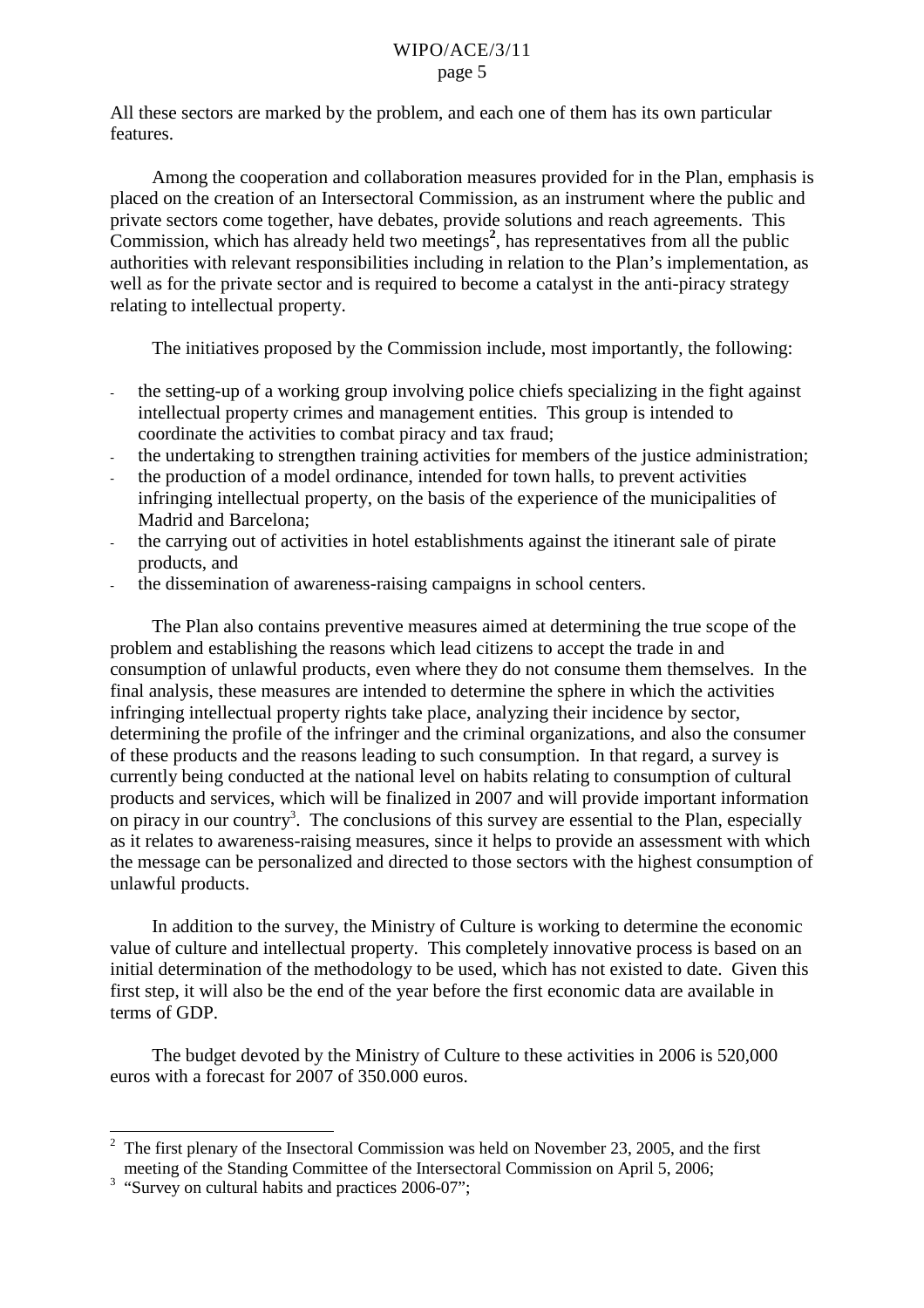Thirdly, the Plan covers awareness-raising measures. This is a subject of particular concern and within which much work remains to be done. It is necessary to convince not only young people but also a whole broad social spectrum of the need to respect intellectual rights, by explaining the contribution which creation and creators make in cultural and economic terms to society.

In this vein, the Ministry of Culture launched a campaign in November 2005 to raise awareness under the slogan "Defend Your Culture Against Piracy", the aim of which is to enhance the creative process, by demonstrating that it is a fundamental driving force in the development of a modern society. This campaign, which is still in progress, has focussed especially on the youngest section of the population and is broadcast on television, in the cinema, on the radio, through the illustrated press and the Internet<sup>4</sup>. Its cost has been 1,290,000 euros, including in this amount both design and creative production such as the broadcasting of commercials and illustrative materials in the media.

What started as a communication campaign has become a comprehensive kind of strategy which has involved many social players from culture and industry. Still today, six months after the campaign has been launched, the Ministry of Culture continues to distribute the campaign materials to any interested party who wishes to incorporate the messages from the campaign in his or her book, journal or media, and, in turn, transmitting the message and increasing the effectiveness and impact of the campaign.

For 2006, a new awareness-raising campaign will be produced, the budget for which exceeds 2.5 million euros. Along the lines of the previous campaign, in this case an attempt is made to disseminate a more emphatic and incisive message, underlining that illegal uses of protected works and services constitute antisocial behavior which must be rejected by citizens. Thus, the conduct of those who do not respect protected works, produced through the work and effort of the whole cultural framework of society – creators and cultural enterprises – must be perceived as abusive, showing a lack of solidarity and antisocial. Furthermore, taking into account the development of illegal downloads, the messages of the next campaign will also aim to modify the generally extended perception of citizens that the contents circulating on the Net must be accessed free of charge. Insistence will therefore be placed on responsible use of the Internet and the unlawful nature of unauthorized downloads.

Fourthly, the Plan covers standard-setting measures. It contains a plan for immediate binding reforms to rules and regulations in order to incorporate European Directives such as the Directive on the Harmonisation of Certain Aspects of Copyright and Related Rights in the Information Society and the Directive on the Enforcement of Intellectual Property Rights. The incorporation of the first of these Directives affects to some extent the subject we are dealing with, since it adapts intellectual rights to the digital environment and provides rights' owners with mechanisms for the protection on the Net of their creations. The second Directive involves an expansion of the means of legal protection which will provide an effective guarantee for the application of intellectual property standards. The incorporation of both Directives in Spanish law is currently being considered by Parliament and their approval is imminent (scheduled for May/June 2006).

<sup>4</sup> On television 377 advertisements have been broadcast, on the radio 83 advertising slots, in the cinema there have been 4,957 commercials, in specialized journals headlines have been selected in sport, cinema and music for the insertion of advertisements and, finally, on the Internet there have been more than 50,000 issues in the press and on portals.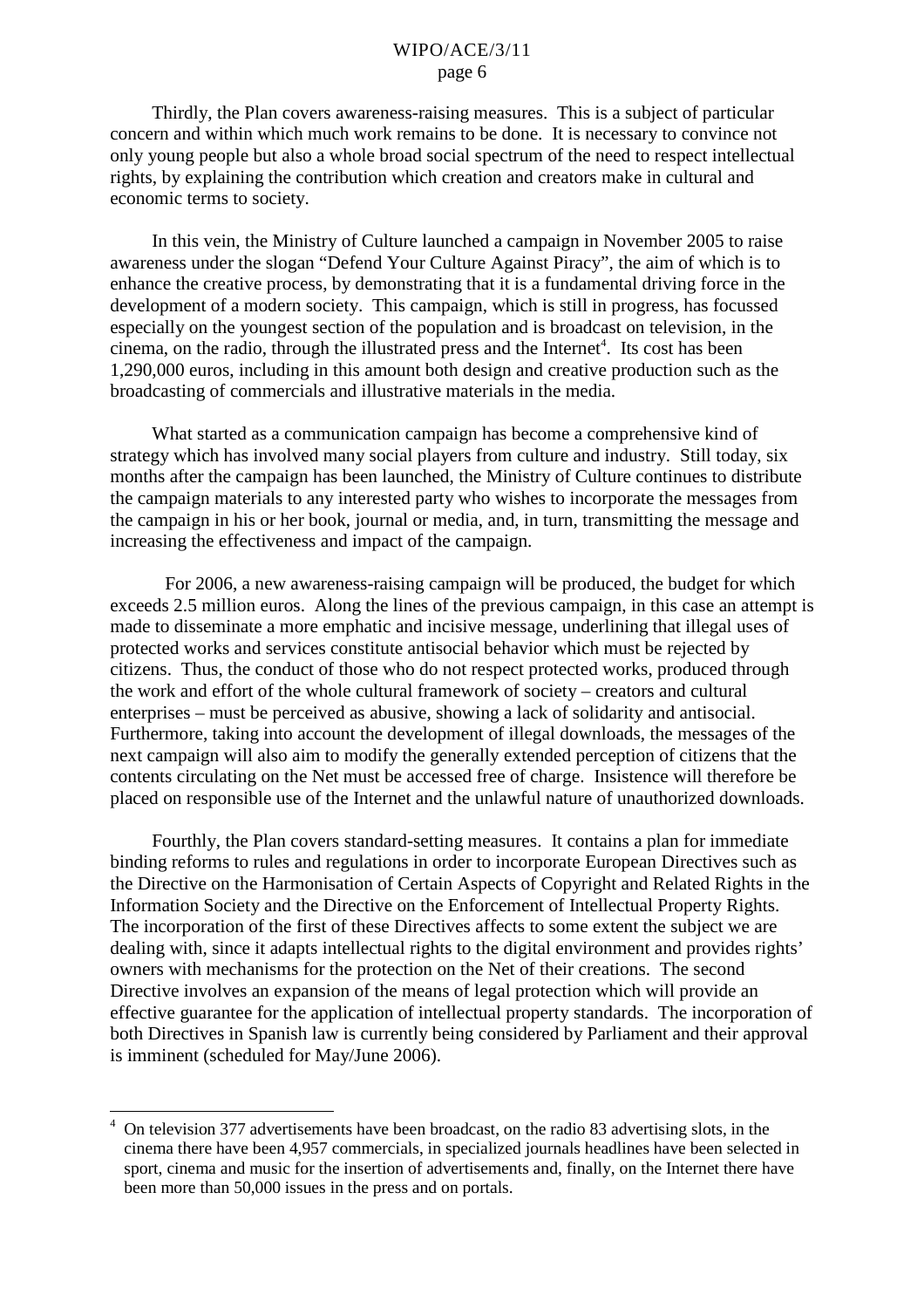In fifth and final place, the Plan provides for training measures which are fundamentally designed for all those whose functions include ensuring compliance with these rights; in particular, members of the State, autonomous or local security forces and bodies as well as judges and public prosecutors.

Finally, it was considered necessary to undertake a series of activities which, owing to their urgency, needed to be carried out immediately, including most importantly:

The creation of a working group set up by the Administration in order to promote the mechanisms for self-regulation among Internet service providers and intellectual property rights' owners. Many of the infringing activities cannot be prosecuted unless industries themselves make available the required technology, and it is desirable for providers to be able to adopt the measures necessary to detect and remove the content which is unlawful, within a legal framework which allows them to take such action. This working group was set up on May 4, 2005 and it has met five times in its first year of operation.

Instruction for the State Attorney General. A circular will shortly be approved intended for Public Prosecutors on industrial and intellectual property crimes, which will serve as a document standardizing the criteria for interpretation and legal action in the treatment of such crimes.

The signing of an agreement between the Ministry of Culture and the Federation of Municipalities and Provinces (FEMP), as the majority organization bringing together local bodies, on the observance of intellectual property rights<sup>5</sup>. This agreement has been translated into the establishment of an advice and information service for all town halls in relation to observance of rights. It has cost 42,061 euros.

Further, in relation to decisions taken at the local level, mention should be made of the measures adopted recently by the town halls of two of our big cities: Barcelona and Madrid, to tackle the phenomenon of the itinerant sale of pirate audio and video recordings.

Thus, in Barcelona an ordinance has been approved, which expressly prohibits the purchase or acquisition of unlawful material in public places, with the possibility of imposing a penalty on the purchaser. Despite the fact that it was difficult for the mayor's office to adopt this decision, the measure has obtained the social consensus essential for its introduction: support from political parties, shopkeepers and the different social players<sup>6</sup>.

Also, in the city of Madrid during last Christmas a system was introduced through which consumers were involved in open trials against the itinerant sale of pirate material. Currently, if a consumer of a pirate product is caught making such a purchase in the street, the police requests him to provide identification and he may be called on by the judicial authority to make a statement in court against the illegal seller.

To finish, the fact should be highlighted that this Plan is devised as a dynamic instrument which aims to solve a very complex problem in which many different players are involved. The Plan is not only something to be aimed for, within which a general framework

 $5$  Signed on October 14, 2005;

<sup>6</sup> "Order on measures to promote and guarantee the coexistence of citizens in public areas in Barcelona", approved on December 23, 2005 and published in the Official Provincial Journal 20, Annex I on January 24, 2006;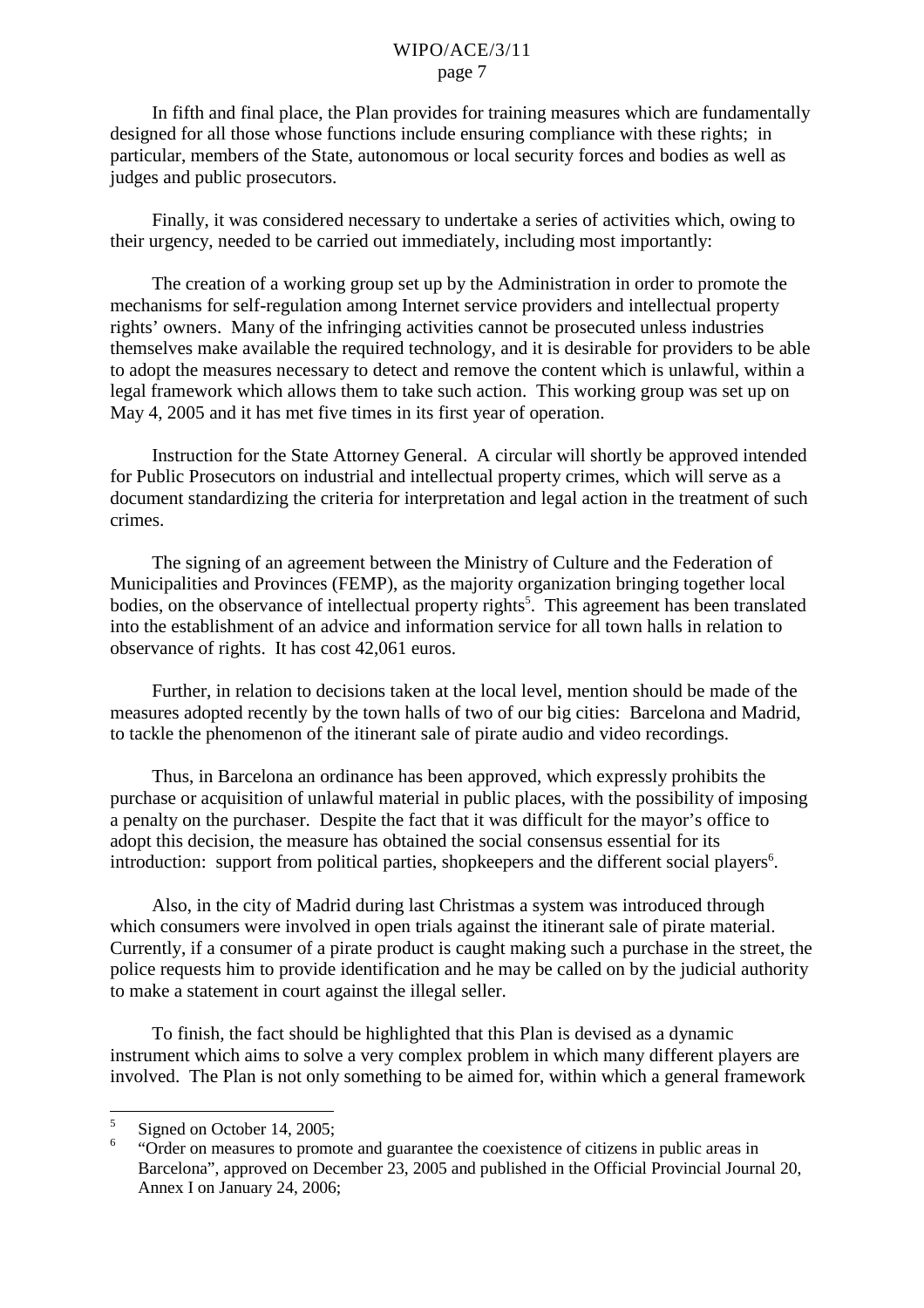of operation is established and in which specific measures are also proposed, but also and above all it is a starting point from which very relevant decisions are already being taken. The Plan aims to establish guidelines and, at the time of implementation, to direct the measures which are being adopted pursuant to the Plan.

Although the problem of piracy continues to exist, it can be stated that, thanks to the anti- piracy plan described above, Spain already takes concerted action and has a firm political will to work to eradicate the "piracy" phenomenon and its numerous negative effects on the social and cultural life of the country. Its approval and implementation imply, in the final analysis, giving political priority to a problem which has ceased to be considered to be of minor relevance, and to which a definitive response is being given.

## THE FIGHT AGAINST PIRACY IN THE INDUSTRIAL PROPERTY SPHERE

As indicated above, the ever-increasing specialization of institutions in the fight against piracy, through the creation of two Intersectoral Commissions, one with responsibilities in the field of intellectual property and the other in the field of industrial property, constitutes a point of inflection in this sphere. Thus, on October 13, 2005 the Intersectoral Commission was set up to act against the activities infringing industrial property rights. The Intersectoral Industrial Property Commission was formally established in Madrid on March 2, 2006, under the Presidency of the Under-Secretariat of the Ministry of Industry, Tourism and Trade. As the successor in the industrial property sphere to the former Intersectoral Commission to act against activities infringing intellectual and industrial property rights, the Commission is designed to constitute a specialized forum in which ever-more qualified activities are carried out, allowing appropriate protection for this special form of property. The Commission includes representatives of all the Ministries involved and the private bodies which operate within the campaign against the unlawful use of this type of rights.

This Commission is not starting from scratch, but its aim is to continue the development undertaken by the previous Interministerial Commission, set up in 2000 and which was especially active in the legislative or statistical spheres. The basic separation between industrial and intellectual property is determined by the differences which the phenomenon of piracy entails in both areas. Thus, while police interventions in Spain in 2004 were related in 92 per cent of cases to intellectual property rights, the eight per cent of seizures relating to industrial property rights represented 65 per cent of the overall value of the products seized.

The data provided demonstrate therefore the greater economic impact which the infringements of the latter type of rights entail, lack of protection for which produces greater repercussions for national industry, employment and trade. In the final analysis, we are faced with a changing phenomenon which is taking on new forms, basically as a result of the application of the new technologies and, in the face of which, constant innovation and adaptation are therefore required.

The aim of the Commission, however, is not to replace the action taken by the participants, but to create a visible and politically relevant forum which, through the pooling of experience, information and proposals by both public and private participants, carries out its activities through a Standing Committee in relation to four basic areas:

- cooperation and collaboration between the organizations and bodies involved and the private sector,

- awareness-raising measures,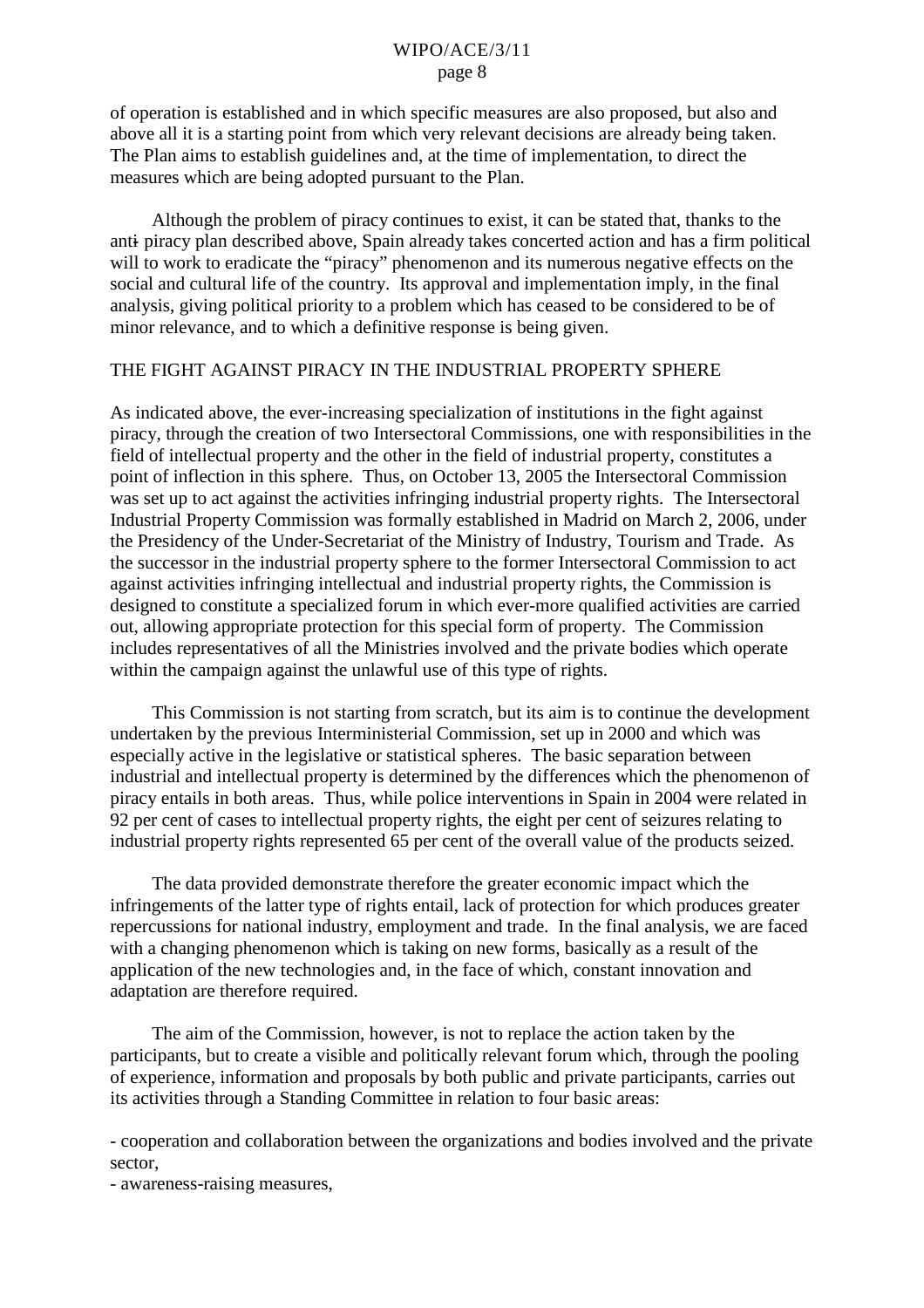- standard-setting measures, and
- training measures.

Given the notable results obtained as a consequence of the work of the previous Commission in the legislative sphere and statistical study of the phenomenon, this Commission will focus fundamentally on new areas of operation, i.e. awareness raising and training, endeavoring where possible to apply currently existing legislation in an appropriate manner. An attempt is being made to establish the latest changes to rules and regulations in society, thereby applying the new legal rules in a faithful and rigorous manner, and making them as effective as possible.

## The latest legislative reforms

With respect to sectoral laws in the industrial property sphere, the improvements introduced in the past few years should be highlighted. Thus, of particular importance are Law 17/2001, of December 7, on Marks and Law 20/2003, of July 7, on Legal Protection of Industrial Designs. Both Laws aim to enhance civil protection for this type of rights. Thus, the Law on Marks strengthens in particular the legal position of the owner of a registered mark and, most particularly, the owner of a registered well-known and famous mark, establishing, among other measures, a principle of objective responsibility of the infringing party. In specific terms, the following legal measures may be highlighted, which result in improved protection for distinctive signs.

1. In particular, the protection of well-known and famous signs is strengthened: thus as a first measure, the concepts of well-known and famous mark and well-known and famous trade name are introduced for the first time into Spanish legislation. Both types of mark are the subject of greater protection, since said protection is extended beyond the principle of speciality and therefore access to the registration of subsequent applications is prevented even if they are for commercial spheres other than those in which the priority registrations are contained. All that is true according to the law, provided that a connection is established between the marks, or a risk of unfair advantage occurs, or damage to the distinctive character, well-known nature or renown of the previous signs is established.

2. On the other hand, in keeping with the European trends in this field, the formalization of objections to the owner of a mark well-known in Spain but unregistered is allowed. The possibility is also recognized of bringing court cases against the infringing parties, thus strengthening judicial protection.

3. The recognition of the difficulties in the fight against the phenomenon in the so-called Information Society and its more tangible manifestation, the Internet, as well as the need for appropriate measures to combat piracy through the Net, lead to the inclusion, among other measures, of the prohibition on third parties to use a registered mark, without the consent of its owner, on telematic communication networks and as a domain name.**<sup>7</sup>**

Actions in cases of infringement of the right to a mark are regulated in detail and action for compensation for damages owing to infringement of rights in distinctive signs is strengthened; thus, the principles of objective responsibility are defined and the criteria are clearly fixed for the calculation of compensation for damages (which will include the loss

<sup>&</sup>lt;sup>7</sup> We are all familiar with the concepts of "cyber-ocupation" of marks, which give rise to millions in compensation.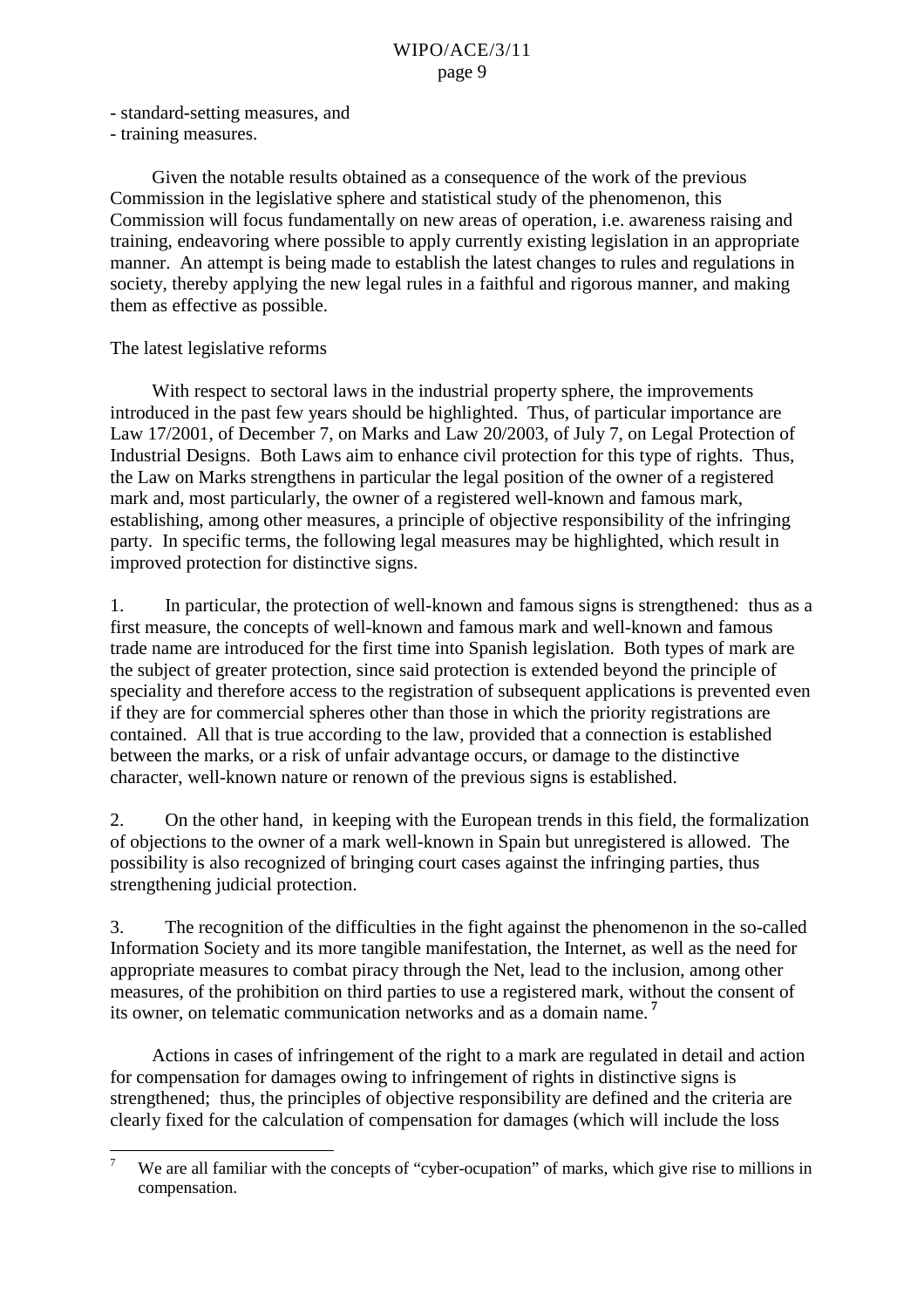suffered, the lost profit and the damage caused to the prestige of the mark); these criteria include the consideration of being well-known, renown and prestige of the mark, and the number of licenses granted at the time the infringement occurred. Furthermore, the owner of the mark whose infringement has been declared in the courts will, in any case and without the need for any proof, have the right to obtain as compensation for damages one per cent of the turnover produced by the infringing party through the goods or services bearing the mark unlawfully. The mark owner may demand, in addition, further compensation if he proves that the infringement of his mark caused him greater harm or damage.

Strengthening of precautionary measures. The possibility of demanding from the civil courts the adoption of the measures necessary to avoid an infringement continuing, and in particular for the products, packaging, wrapping, advertising material, labels or other documents on which the right to a mark has been infringed, is regulated. As a fundamental novelty, regulation is made for the possible destruction or transfer for humanitarian purposes, at the cost of the accused and at the choice of the owner of the right infringed, of the products unlawfully identified with the mark, which are in the possession of the infringing party, provided that this is possible.

Finally, it should be pointed out that the Law on Marks extends the territorial competence of the jurisdictional authorities, adding a new concept to those previously contained in the Law on Patents. Thus, at the defendant's request, the Court of First Instance of the city hosting the Higher Court of Justice of the Autonomous Community where the infringement has taken place or where its effects have been produced shall also be competent.

Furthermore, the Law on Design establishes rules designed to produce effective protection for this form of industrial property, including the recognition for the first time in Spain of temporary protection from the time an application is deposited, the establishment of the possibility that a design may be launched on the market and the rights of authorship retained for 12 months without the need for registration, and complementing and streamlining in general terms the actions to defend a right. These are priority areas of operation for the Intersectoral Commission to act against activities infringing industrial property rights.

Once the legislative framework has been updated and improved, it becomes necessary to enter new fields of operation; raising awareness of the importance of protection for this form of property, the training of the officials involved in such protection and the operational coordination of both Commissions.

As regards RAISING AWARENESS of the fight against this type of unlawful activities, the Commission's activities will be fundamentally directed towards raising the social awareness of the parties who are the victims of the infringements, i.e. the purchasers of counterfeit products. In this sense, a greater effort must be made to create awareness of the damage caused by counterfeiting, the harm this produces in relation to the prestige of industrial property rights' owners and the greater social enhancement which the efforts made by owner companies merit. For that purpose, OEPM is preparing a plan to raise awareness of industrial piracy, aimed as a public group at the final consumers of pirate products, town halls and the State security forces and bodies. The basic objective of the campaign would be to raise awareness on the part of the public group in question as to the dangers of piracy in terms of its three fundamental aspects: damage to the consumer, damage to companies and damage to the national economy. The campaign would be conducted by means of short messages that would be incorporated in press advertisements, posters and so on. Explanatory leaflets would also be issued, information would be published on the Web and there would be travelling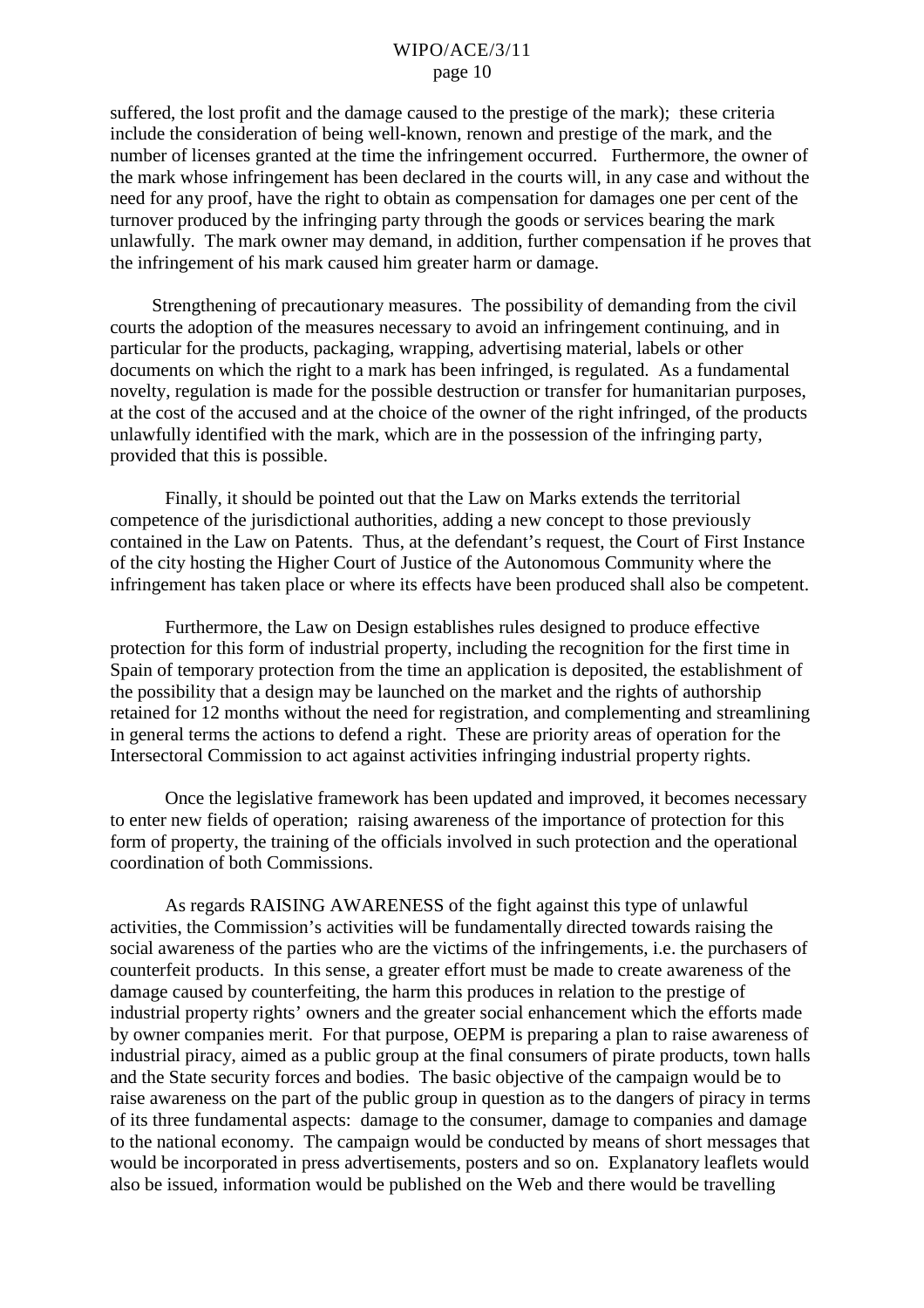exhibitions. The awareness-raising plan would help to bring to the public's notice certain subjects which have great impact such as the numerous cases of exploitation of children, Mafia activity or drug trafficking, which are linked to the trade in counterfeit products; apart from the repercussions which the phenomenon has in relation to citizens, fundamentally, in the tax sphere and in the general progress of the economy.

In the field of TRAINING for the officials involved in the fight against this phenomenon, the General Council of the Judiciary, a government authority for judges in Spain, has since 1991 held industrial property courses. Also, the Center for Legal Studies, a training body for public prosecutors, court secretaries and so on regularly organizes such courses, in the same way as the training authorities for security bodies and forces. All these courses are held with the collaboration of the Association for the Defense of the Mark and with the cooperation of the OEPM which has always been involved in this field. The aim now is to achieve wider dissemination of such courses, among other means through the publication of documentation thereon, including through the use of new technologies, and also for the courses to serve as a means of raising awareness of the importance of the protection of this type of rights.

Finally, mention should be made of the COORDINATION necessary in the activities of the two Intersectoral Commissions. Given the similarity of the phenomenon, the similar nature of the persons committing this type of crime and the parallelism between the solutions to be provided, it is desirable for appropriate coordination to exist between the two Commissions, something which is made possible in turn by the fact that many members serve on both Commissions and the proximity of both types of rights.

Latest activities conducted by the Spanish Patent and Trademark Office (OEPM) in the fight against piracy

Above all, it should be highlighted that an effective policy to combat piracy will be more effective insofar as it involves all the players, both public and private, officials or those involved in the seriousness of the phenomenon. In this connection, the OEPM supports and promotes the participation of all those parties in the above-mentioned Commission.

Within this framework, in the past five years collaboration with the Police, Civil Guard and customs authorities has increased enormously. Such an increase has led to a rise of more than 200 per cent in the collaboration achieved during the year 2000, which in turn increased the figure for 1999 six times over. Identical comments could be made in relation to the past few years, although since the entry into force of the Penal Code a decline in this type of collaboration with the State security forces and bodies has been observed, and such collaboration has been transferred to examining courts and criminal courts, since the conversion of the crime into an offense prosecutable *ex officio* means that it is no longer necessary to submit a complaint for this type of crime.

Furthermore, also in the past five years the use has been orchestrated of the most up-todate telematic means of providing the collaboration to which I referred earlier. Of particular note is the existence of an electronic mail address incorporated in the OEPM web page so that the State security forces and bodies, and also the general public, may raise doubts or questions relating to the fight against piracy.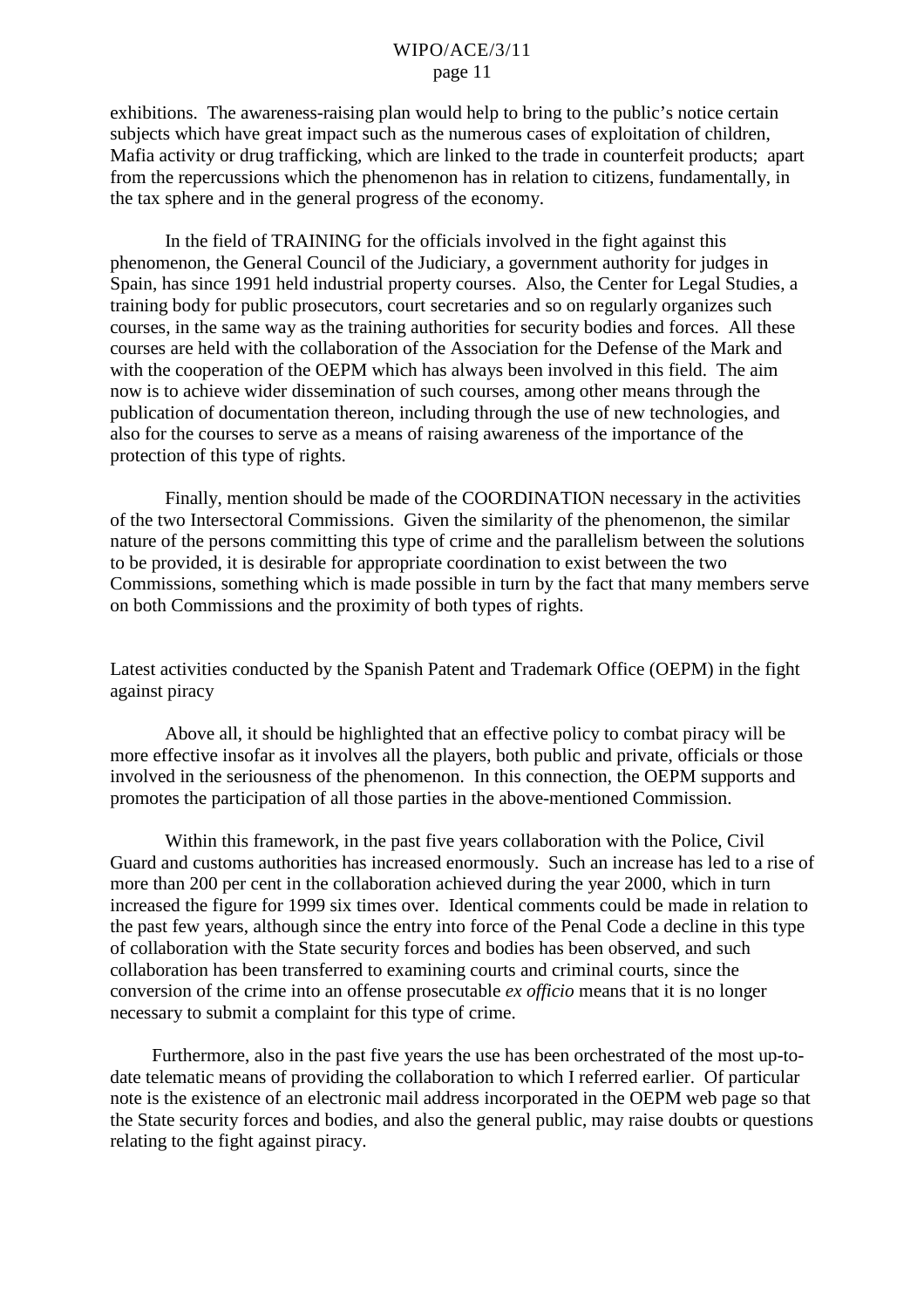Similarly, information circulars are currently being prepared and distributed between the operational bodies of the Police and Civil Guard, with the conduct of "on site" demonstrations to certain representatives of said State security forces and bodies, for the purposes of clarifying the type of information which the OEPM may provide, the manner in which it is provided and also the form in which it must be requested in order to speed up as much as possible such information-related tasks.

In addition, the OEPM conducts institutional collaboration activities with the Justice Administration through its Sector of Relations with Courts of the Department of Legal Coordination and International Relations, which is responsible for providing all the assistance that is required by the different courts and tribunals, and also for fulfilling the judicial mandates entrusted to it by the courts and tribunals.

To conclude the discussion of the most recent measures adopted by the OEPM in its activities to combat piracy, mention should be made of the existence on the OEPM web page of a section entitled "unlawful use of industrial property rights (piracy)", which is designed to provide for those people who access it information relating to the importance and serious consequences involved in the framework of unlawful activities commonly known as piracy, acting where possible as a suitable means of raising public awareness of the importance of the fight against piracy. Through this section, the OEPM provides information on the means of acting against this type of unlawful activities, concerning the relevant national, Community and international rules, the activities of the Commission to act against those activities infringing intellectual and industrial property rights, and so on.

The same section also includes a part devoted specifically to the publication of statistics on police interventions in this area, in both the fields of intellectual and industrial property. Also included are news and addresses of interest, hyperlinks etc. An electronic mail address has also been set up ([piratería@oepm.es\)](mailto:pirater�a@oepm.es) with the aim of resolving the doubts that may arise in this area. This initiative has been welcomed with enormous interest by the public, which is demonstrated by the significant number of consultations made during the period in which the address has been operational.

Finally, the Office's activities in its role as the Secretariat and Presidency of the Commission Working Group, to act against activities infringing industrial property rights, should be highlighted.

[Annex follows]